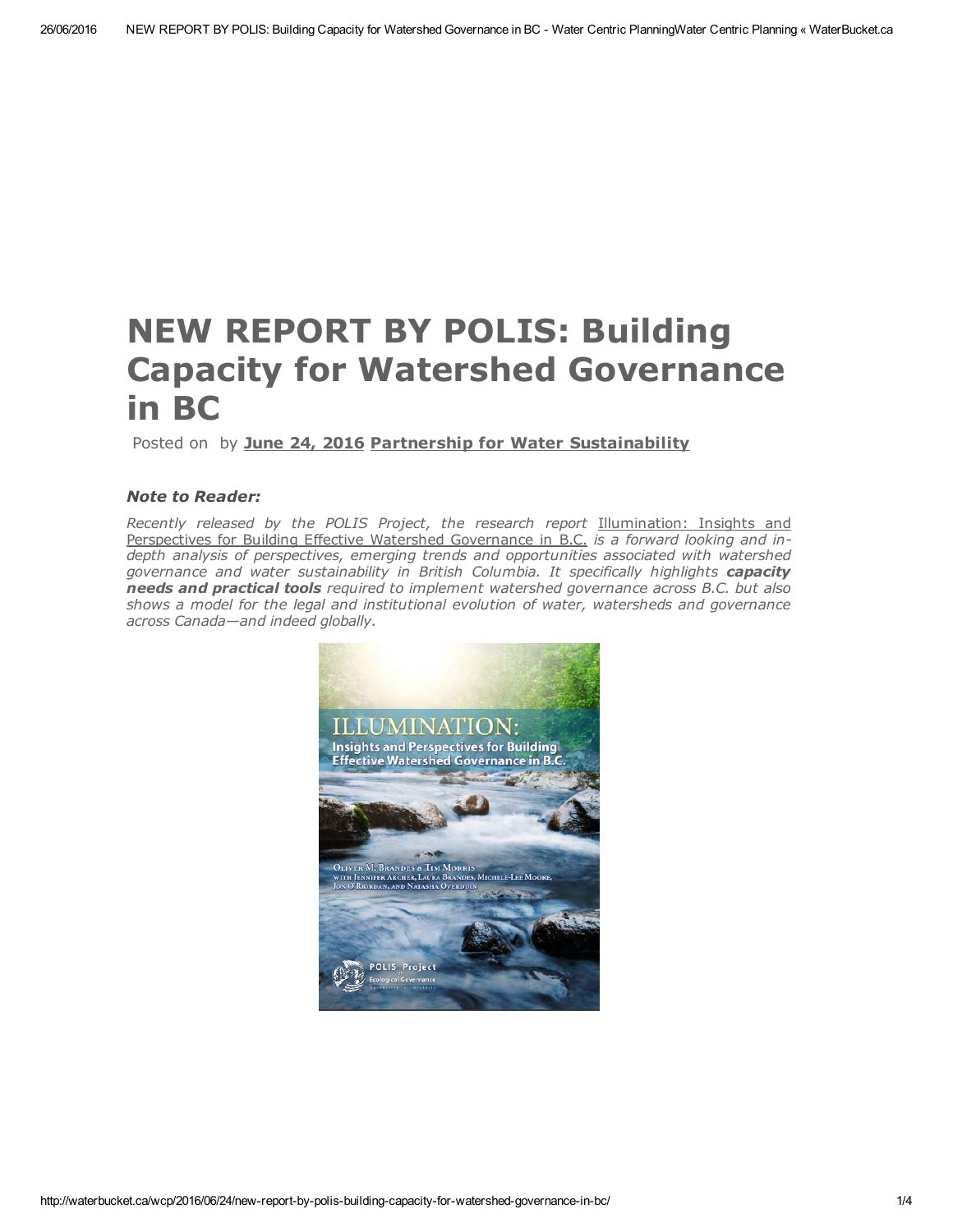## New Research from the POLIS Project on Ecological Governance



["](http://waterbucket.ca/wcp/files/2015/08/2Oliver-Brandes_Mar-2015_120p.jpg)British Columbia's changing legal and governance landscapes offer the potential for significant shifts in water management and how decisions happen in the local context in the province and as a model elsewhere. The new *Water Sustainability Act* strengthens rules to protect water for nature, and enables innovative forms of local watershed governance and decision making," says Oliver M. Brandes, Lead of the POLIS Water Sustainability Project.

Oliver co-authored the report along with Tim Morris, Principal of Morris Consulting, with support from an interdisciplinary research team including Jennifer Archer, Laura Brandes, Michele-Lee Moore, Jon O'Riordan, and Natasha Overduin.

This research confirms that although a genuine window of opportunity exists to kick-start a world-class watershed governance regime in British Columbia, considerable knowledge and capacity gaps still exist into fully turning the concept into practice. Through an extensive investigation involving interviews, surveys, and a First Nations roundtable, the *Illumination* study provides critical insights into the question: *"What is needed NOW to make watershed governance work in British Columbia?"*

### *Key findings and insights offered in the report include:*

- The current system is not working. Substantial appetite exists for a concerted move towards watershed governance—85% of e-survey respondents agreed that local watershed entities are needed to ensure B.C.'s new *Water Sustainability Act* is implemented to its fullest potential.
- Collaborative watershed governance is the future. Collaborative approaches are seen as critical for better decision-making.
- Watershed governance happens one step at a time. Multiple stages to collaborative watershed governance exist.
- Numerous capacity gaps revealed. Communities are seeking help and support to implement collaborative watershed governance.
- A catalyst is needed to spark action. A potential role has emerged for a provincewide capacity builder.